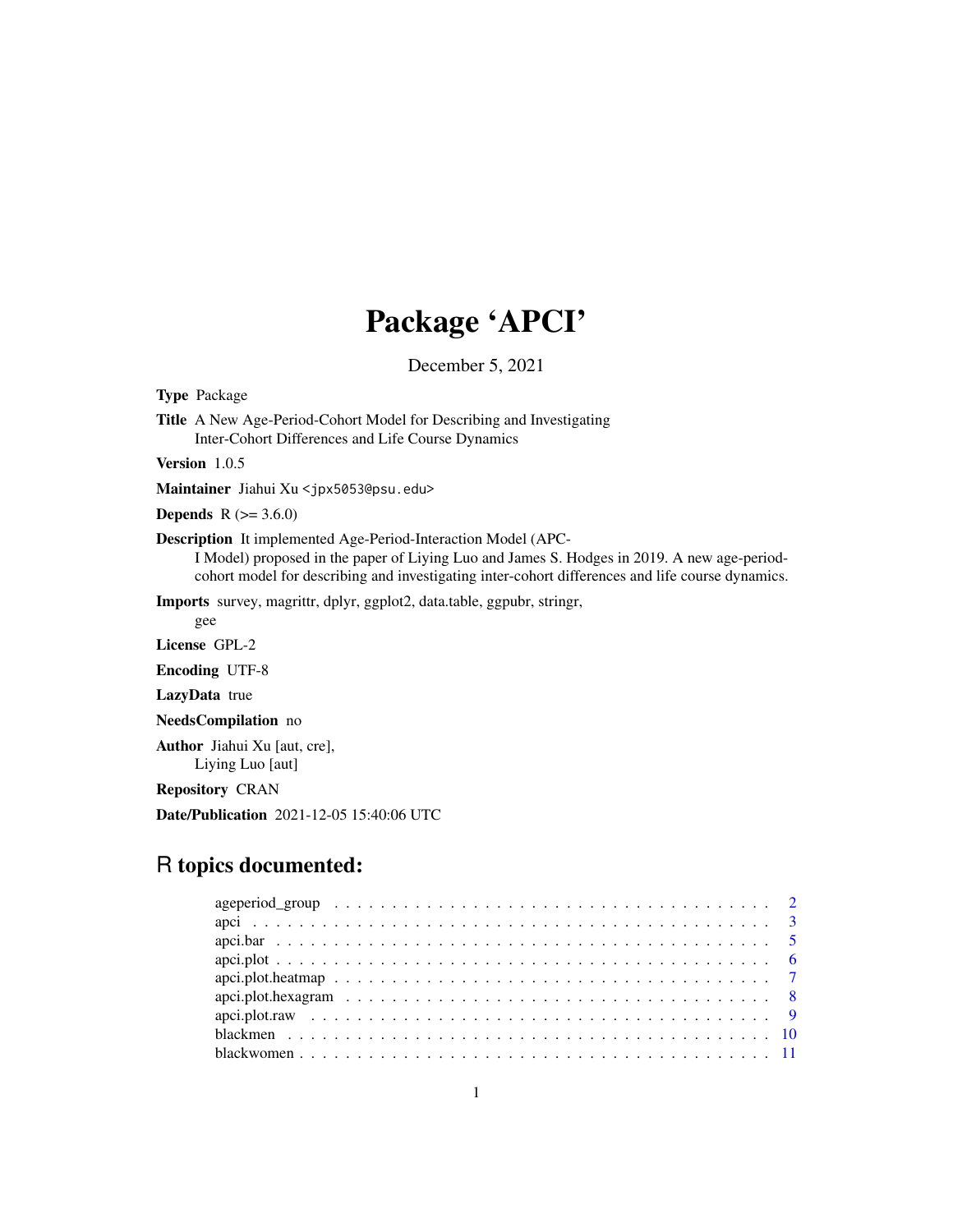#### <span id="page-1-0"></span>2 ageperiod\_group

| Index | 21 |
|-------|----|
|       |    |
|       |    |
|       |    |
|       |    |
|       |    |
|       |    |
|       |    |
|       |    |
|       |    |
|       |    |
|       |    |
|       |    |

ageperiod\_group *Get the cohort index matrix for any age and period groups*

#### Description

This function returns the cohort index matrix for any age and period groups. The cohort index matrix will then be used to extract the cohort effects.

#### Usage

ageperiod\_group(age\_range, period\_range, age\_interval, period\_interval, age\_group = NULL, period\_group = NULL)

#### Arguments

age\_range, period\_range

Numeric vector indicating the actual age and period range (e.g., 10 to 59 years old from 2000 to 2019).

age\_interval, period\_interval, age\_group, period\_group

Numeric values or character vectors indicating how age and period are grouped. age\_interval and period\_interval are numbers indicating the width of age and period groups respectively. age\_group and period\_group are character vectors explicitly listing all potential age and period groups. Either age\_interval(period\_interval) or age\_group (period\_group) have to be defined when unequal\_interval is TRUE.

#### Value

It returns a matrix respresenting the relationship among age, period, and cohort groups under the current setting.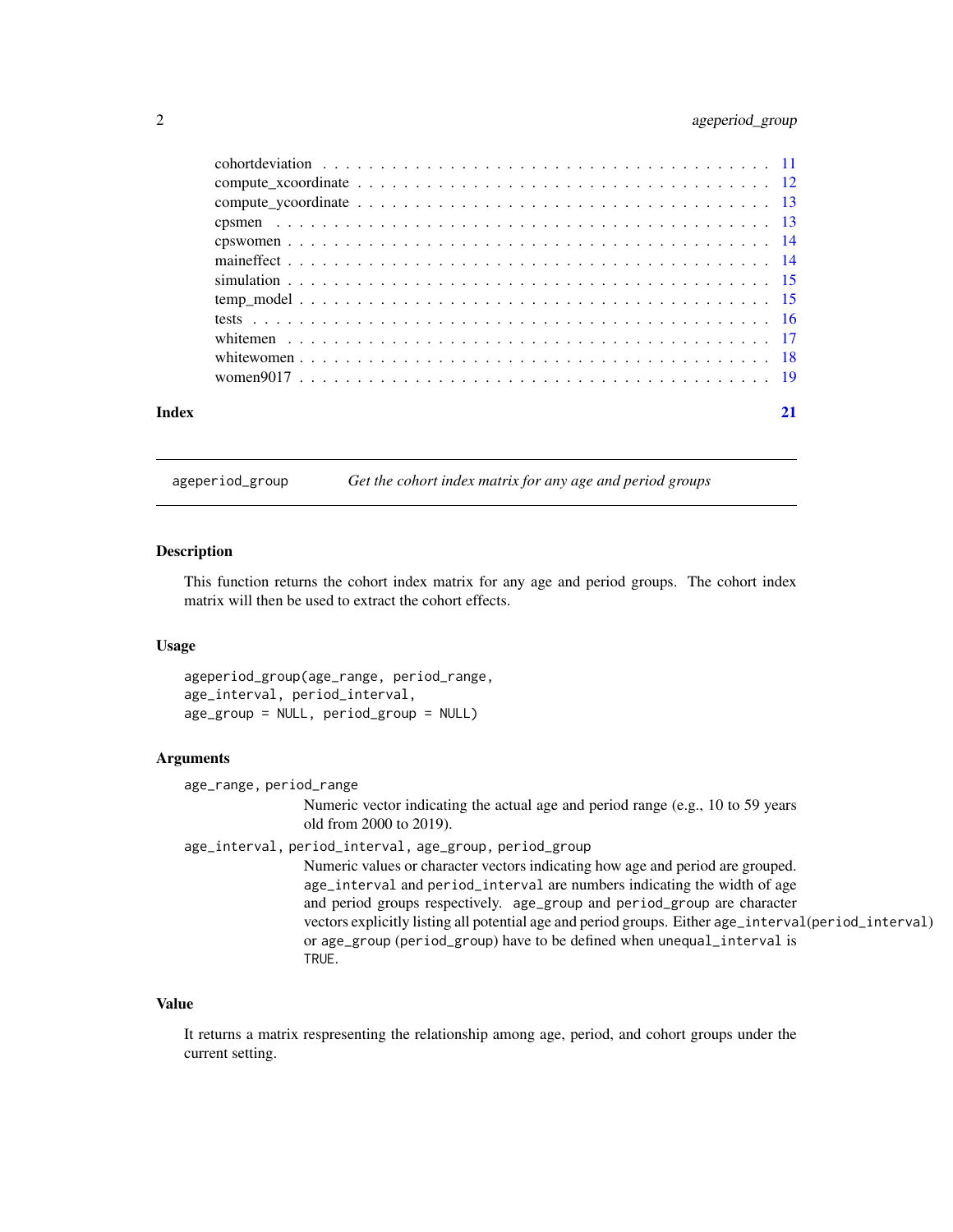<span id="page-2-0"></span>apci 3

#### Examples

```
## age and period groups have equal width
ageperiod_group(age_range = 10:59, period_range = 2000:2019,
                age\_interval = 5, period\_interval = 5)
ageperiod_group(age_range = 10:59, period_range = 2000:2019,
                age_group = c("10-14","15-19","20-24","25-29",
                              "30-34","35-39","40-44","45-49",
                              "50-54","55-59"),
                period_group = c("2000-2004","2005-2009","2010-2014","2015-2019"))
## age and period groups have unequal width
ageperiod_group(age_range = 10:59, period_range = 2000:2019,
                age_interval = 10, period_interval = 5)
ageperiod_group(age_range = 10:59, period_range = 2000:2019,
                age_group = c("10-19","20-29","30-39","40-49","50-59"),
                period_group = c("2000-2004","2005-2009","2010-2014","2015-2019"))
```
#### apci *Run apci model*

#### Description

run APC-I model

| outcome   | An object of class character containing the name of the outcome variable. The<br>outcome variable can be continuous, categorical, or count.                                                                                                                                          |
|-----------|--------------------------------------------------------------------------------------------------------------------------------------------------------------------------------------------------------------------------------------------------------------------------------------|
| age       | An object of class character representing the age group index taking on a small<br>number of distinct values in the data. Usually, the vector should be converted to<br>a factor (or the terms of "category" and "enumerated type").                                                 |
| period    | An object of class character, similar to the argument of age, representing the<br>time period index in the data.                                                                                                                                                                     |
| cohort    | An optional object of class character representing cohort membership index in<br>the data. Usually, the cohort index can be generated from the age group index<br>and time period index in the data because of the intrinsic relationship among<br>these three time-related indices. |
| weight    | An optional vector of sample weights to be used in the model fitting process.<br>If non-NULL, the weights will be used in the first step to estimate the model.<br>Observations with negative weights will be automatically dropped in modeling.                                     |
| covariate | An optional vector of characters, representing the name(s) of the user-specified<br>covariate(s) to be used in the model. If the variable(s) are not found in data,<br>there will be an error message reminding the users to check the data again.                                   |
| data      | A data frame containing the outcome variable, age group indicator, period group<br>indicator, and covariates to be used in the model. If the variable $(s)$ are not found<br>in data, there will be an error message reminding the users to check the input<br>data again.           |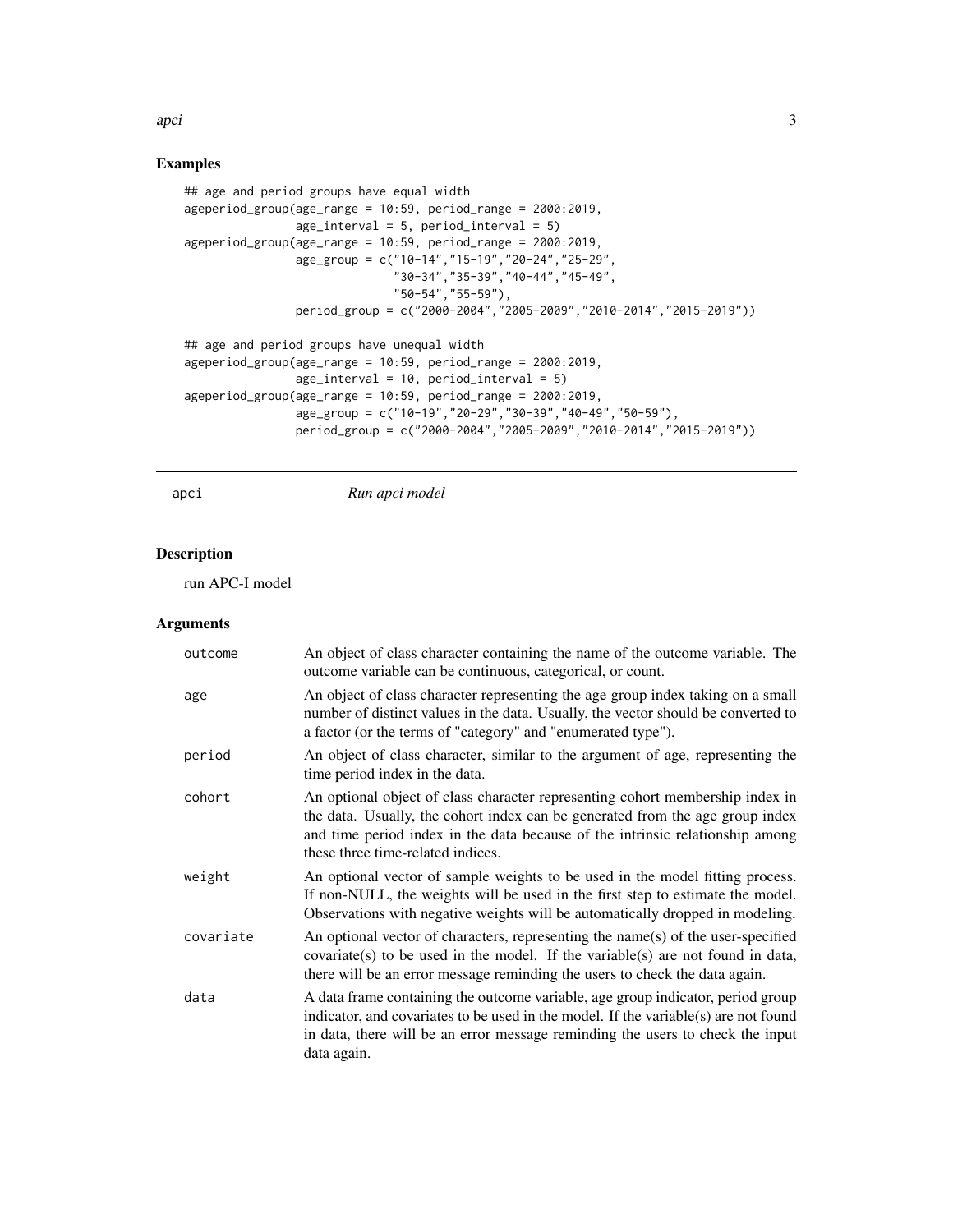| family                  | Used to specify the statistical distribution of the error term and link function to<br>be used in the model. Usually, it is a character string naming a family function.<br>For example, family can be "binomial", "multinomial"", or "gaussian". Users<br>could also check R package glm for more details of family functions.                                                                                        |
|-------------------------|------------------------------------------------------------------------------------------------------------------------------------------------------------------------------------------------------------------------------------------------------------------------------------------------------------------------------------------------------------------------------------------------------------------------|
| dev.test                | Logical, specifying if the global F test (step 1) should be implemented before<br>running the APC-I model. If TRUE, apci will first run the global F test and<br>report the test results; otherwise, apci will skip this step and return NULL. The<br>default setting is TRUE. But users should be careful that the algorithm will not<br>automatically stop even if there is no significant cohort average deviation. |
| print                   | Logical, specifying if the intermediate results should be displayed on the screen<br>in running the model. The default setting is TRUE in order to show the results<br>explicitly although it can be too clumpy when the intermediate results are shown<br>on the screen.                                                                                                                                              |
| gee                     | logical, indicating if the data is cross-sectional data or longitudinal/panel data.<br>If TRUE, the generalized estimating equation will be used to correct the standard<br>error estimates. The default is FALSE, indicating that the data are cross-sectional.                                                                                                                                                       |
| id                      | A vector of character, specifying the cluster index in longitudinal data. It is<br>required when gee is TRUE. The length of the vector should be the same as the<br>number of observations.                                                                                                                                                                                                                            |
| corstr                  | a character string, specifying a possible correlation structure in the error terms<br>when gee is TRUE. The following are allowed: independence, fixed, stat\_M\_dep,<br>non\_stat\_M\_dep, exchangeable, AR-M and unstructured. The default<br>value is exchangeable.                                                                                                                                                 |
| unequal_interval        |                                                                                                                                                                                                                                                                                                                                                                                                                        |
|                         | Logical, indicating if age and period groups are of the same width. The default<br>is set as TRUE.                                                                                                                                                                                                                                                                                                                     |
| age_range, period_range |                                                                                                                                                                                                                                                                                                                                                                                                                        |
|                         | Numeric vector indicating the actual age and period range (e.g., 10 to 59 years<br>old from 2000 to 2019).                                                                                                                                                                                                                                                                                                             |
|                         | age_interval, period_interval, age_group, period_group                                                                                                                                                                                                                                                                                                                                                                 |
|                         | Numeric values or character vectors indicating how age and period are grouped.<br>age_interval and period_interval are numbers indicating the width of age                                                                                                                                                                                                                                                             |
|                         | and period groups respectively. age_group and period_group are character                                                                                                                                                                                                                                                                                                                                               |
|                         | vectors explicitly listing all potential age and period groups. Either age_interval(period_interval)                                                                                                                                                                                                                                                                                                                   |
|                         | or age_group (period_group) have to be defined when unequal_interval is<br>TRUE.                                                                                                                                                                                                                                                                                                                                       |
| .                       |                                                                                                                                                                                                                                                                                                                                                                                                                        |
| Value                   |                                                                                                                                                                                                                                                                                                                                                                                                                        |

| model      | A summary of the fitted generalized linear regression. It displays the coeffi-<br>cients, standard errors, etc.                                          |
|------------|----------------------------------------------------------------------------------------------------------------------------------------------------------|
| dev_global | The results of the global F test. It shows that if the interaction terms are signifi-<br>cant as a component of the generalized linear regression model. |
| intercept  | The overall intercept.                                                                                                                                   |
| age_effect | A vector, representing the estimated age effect for each age group.                                                                                      |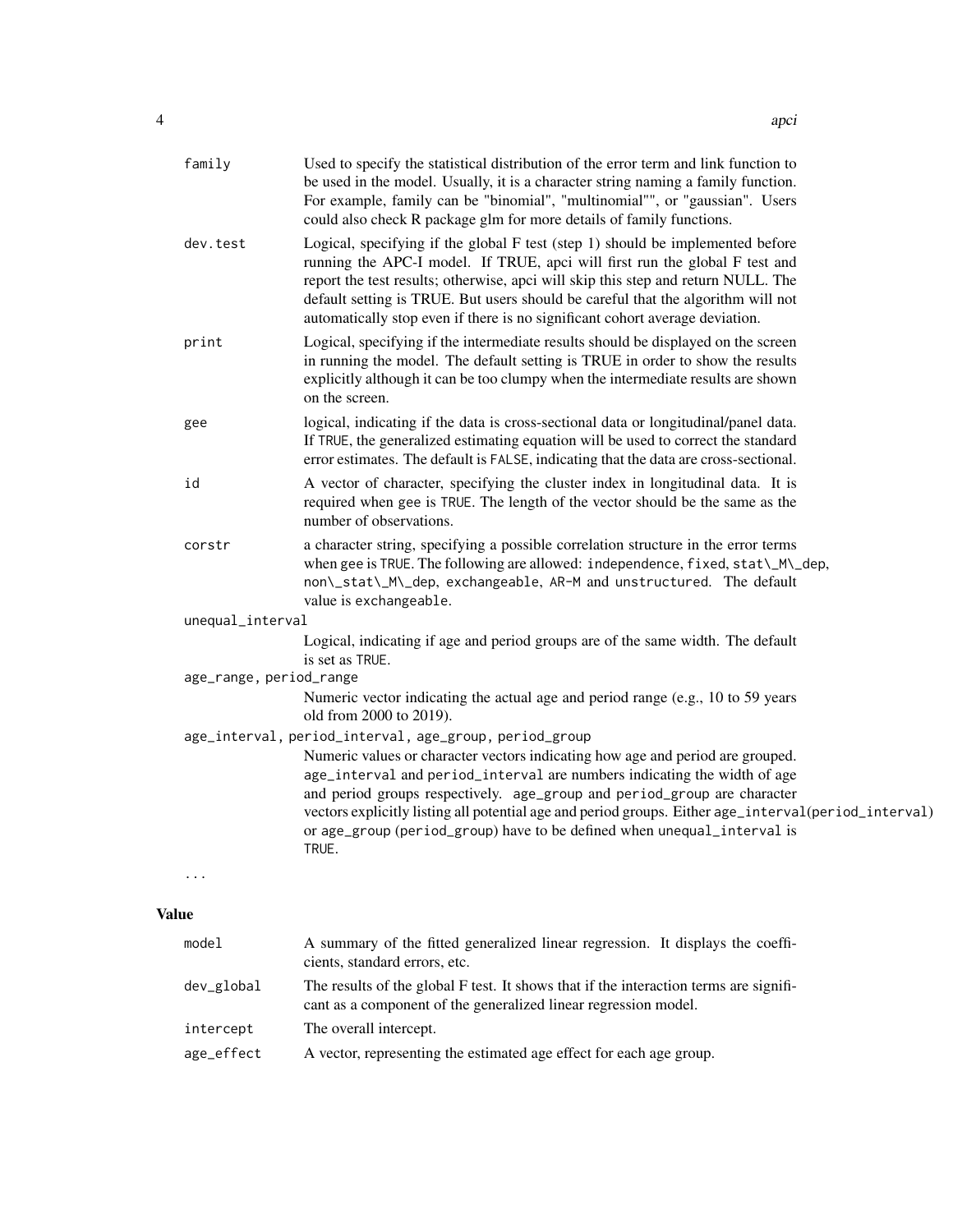#### <span id="page-4-0"></span>apci.bar 5

|              | period effect A vector, representing the estimated period effect for each time period.                        |
|--------------|---------------------------------------------------------------------------------------------------------------|
|              | cohort_average A vector, representing the cohort average effects for comparing inter-cohort dif-<br>ferences. |
| cohort_slope | A vector, representing intra-cohort life-course changes.                                                      |

### Examples

```
library("APCI")
## load data
test_data <- APCI::women9017
test_data$acc <- as.factor(test_data$acc)
test_data$pcc <- as.factor(test_data$pcc)
## run APCI model
APC_I \leftarrow \text{apci}(\text{outcome} = "inlfc",age = "acc",period = "pcc",
              \text{cohort} = "ccc",weight = "wt",
              data = test_data,dev.test=FALSE,
              family = "gaussian")
## check model results
summary(APC_I)
APC_I$model
APC_I$dev_global
APC_I$dev_local
APC_I$intercept
APC_I$age_effect
APC_I$period_effect
APC_I$cohort_average
APC_I$cohort_slope
```
apci.bar *make bar plot*

#### Description

make barplot for cohort effect

```
apci.bar(model, age, period, outcome_var,
\text{cohort}\_\text{label} = \text{NULL}, \dots
```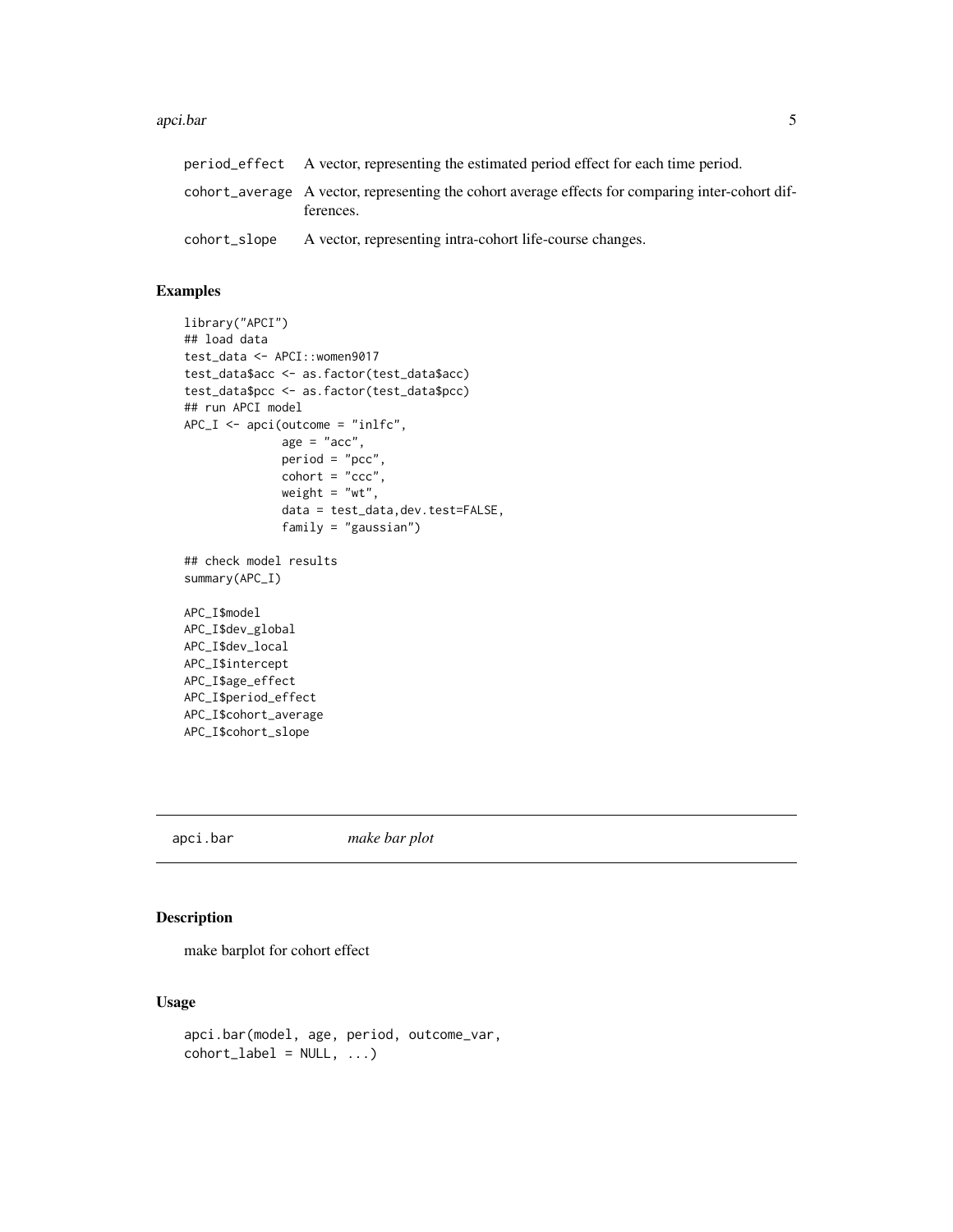<span id="page-5-0"></span>

| model        | A list, inheriting the corresponding results generated by function apci.                                                                                                                                          |
|--------------|-------------------------------------------------------------------------------------------------------------------------------------------------------------------------------------------------------------------|
| age          | A vector, representing the age group index taking on a small number of distinct<br>values in the data. Usually, the vector should be converted to a factor (or the<br>terms of "category" and "enumerated type"). |
| period       | An object of class character, similar to the argument of age, representing the<br>time period index in the data.                                                                                                  |
| outcome_var  | An object of class character representing the name of the outcome variable used<br>in APC-I model. The outcome variable itself can be numerical and categorical.                                                  |
| cohort_label | A vector, representing the labels of cohort groups in the x asix.                                                                                                                                                 |
|              |                                                                                                                                                                                                                   |

# Examples

```
library("APCI")
## load data
test_data <- APCI::women9017
test_data$acc <- as.factor(test_data$acc)
test_data$pcc <- as.factor(test_data$pcc)
## run APCI model
APC_I \leq -apci(outcome = "inlfc",age = "acc",period = "pcc",
              \text{cohort} = "ccc",weight = "wt",data = test_data,dev.test=FALSE,
              family = "gaussian")
## plot the bar plot
apci.bar(model = APC_I, age = "acc",period = "pcc")
```
apci.plot *plot*

#### Description

plotting raw scores or APC-I model results

```
apci.plot(model, age, period, outcome_var,
type = "model", quantile = NULL, ...)
```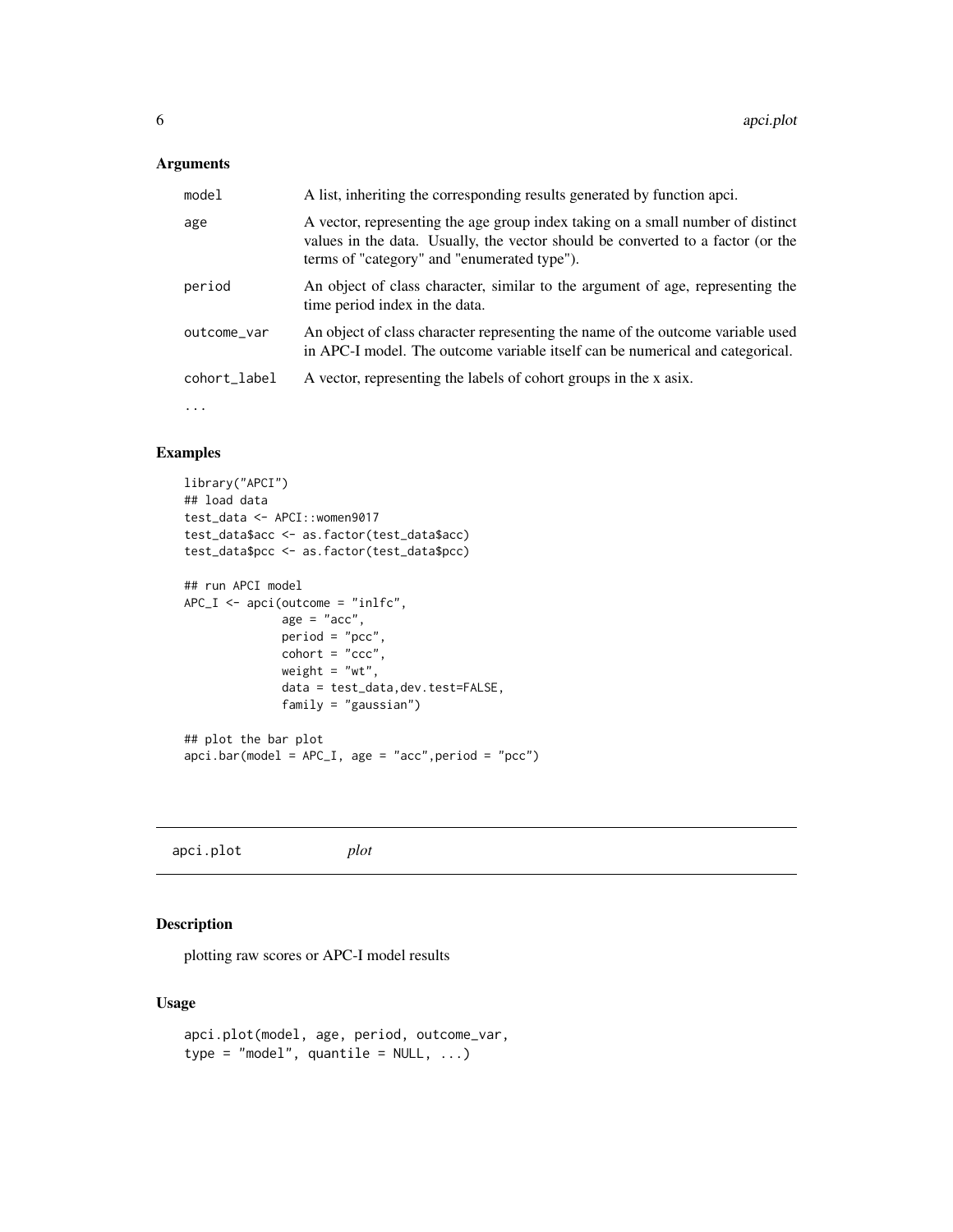<span id="page-6-0"></span>

| model       | A list, inheriting the corresponding results generated by function apci.                                                                                                                                                             |
|-------------|--------------------------------------------------------------------------------------------------------------------------------------------------------------------------------------------------------------------------------------|
| outcome_var | An object of class character representing the name of the outcome variable used<br>in APC-I model. The outcome variable itself can be numerical and categorical.                                                                     |
| age         | An object of class character representing the age group index taking on a small<br>number of distinct values in the data. Usually, the vector should be converted to<br>a factor (or the terms of "category" and "enumerated type"). |
| period      | An object of class character, similar to the argument of age, representing the<br>time period index in the data.                                                                                                                     |
| type        | Character, "explore" or "model". If type is "explore", plots for age and period<br>raw scores will be generated. If type is "model", model results will be plotted.<br>The default setting is "model".                               |
| quantile    | A number between 0 and 1, representing the percentiles to be used in visualizing<br>the data or model. If NULL, the original magnitude will be used.                                                                                 |
|             |                                                                                                                                                                                                                                      |

apci.plot.heatmap *plot the heatmap for APC-I model*

# Description

plot the heatmap to show cohort effects

#### Usage

```
apci.plot.heatmap(model, age, period, color_map = NULL,
color\_scale = NULL, quantile = NULL, ...
```

| model       | A list, inheriting the corresponding results generated by function apci.                                                                                                                                                                                                                                                   |
|-------------|----------------------------------------------------------------------------------------------------------------------------------------------------------------------------------------------------------------------------------------------------------------------------------------------------------------------------|
| age         | A vector, representing the age group index taking on a small number of distinct<br>values in the data. Usually, the vector should be converted to a factor (or the<br>terms of "category" and "enumerated type").                                                                                                          |
| period      | An object of class character, similar to the argument of age, representing the<br>time period index in the data.                                                                                                                                                                                                           |
| color_map   | A vector, representing the color palettes to be used in the figure. The default set-<br>ting is greys if color_map is NULL. Alternations, for example, can be c("blue",<br>"yellow"), blues, etc.                                                                                                                          |
| color_scale | A vector including two numbers indicating the limit of the values to be plotted.<br>The first number is the minimum value to be visualized and the second is the<br>maximum value to be visualized. If NULL, the algorithm will automatically<br>select the limits from the data (estimation results) to set up the scale. |
| quantile    | A number between 0 and 1, representing the percentiles to be used in visualizing<br>the data or model. If NULL, the original magnitude will be used.                                                                                                                                                                       |
| $\cdots$    |                                                                                                                                                                                                                                                                                                                            |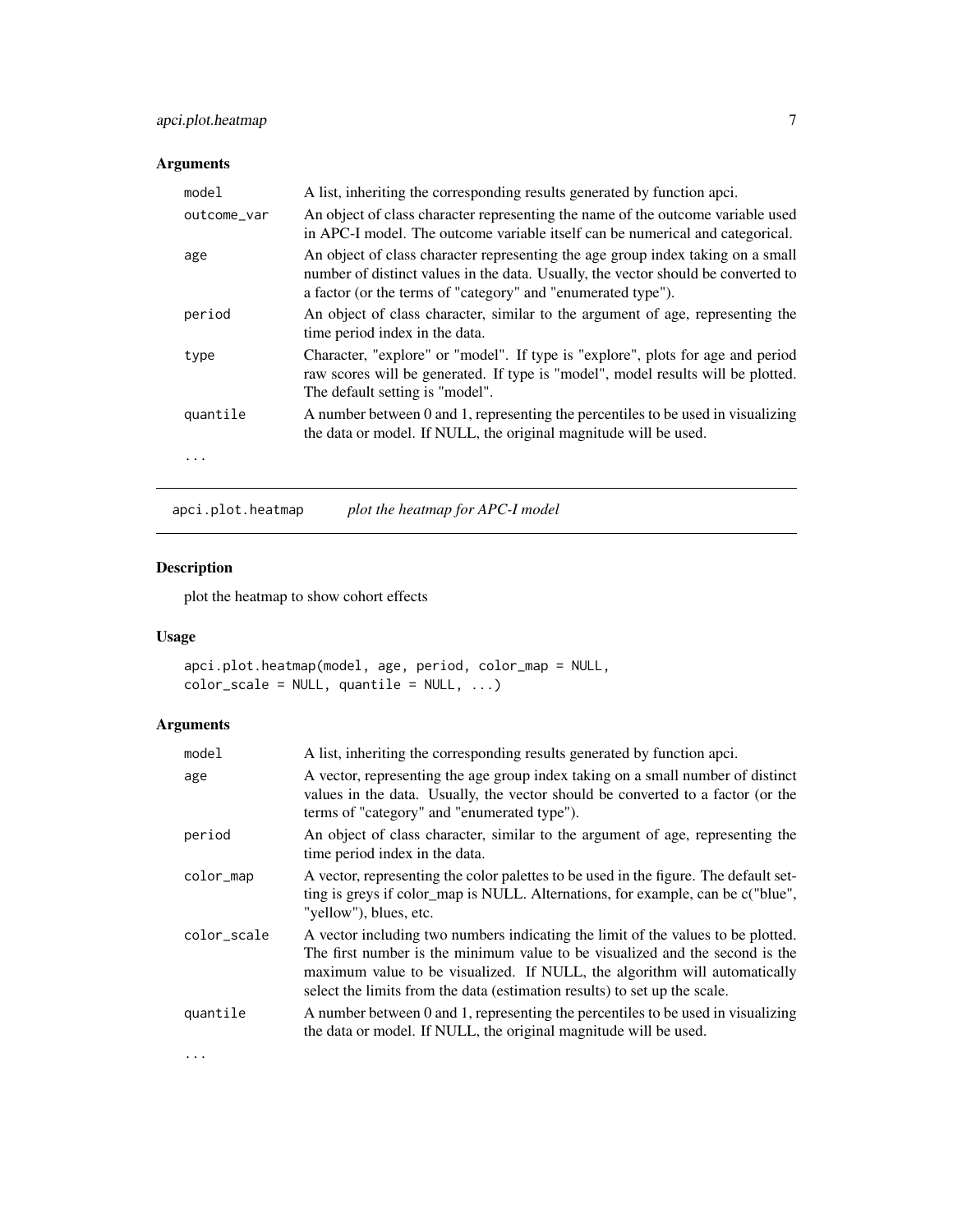#### Examples

```
library("APCI")
## load data
test_data <- APCI::women9017
test_data$acc <- as.factor(test_data$acc)
test_data$pcc <- as.factor(test_data$pcc)
## run APCI model
APC_I \leq -apci(outcome = "inlfc",age = "acc",period = "pcc",
              \text{cohort} = "ccc",weight = "wt",
              data = test_data,dev.test=FALSE,
              family = "gaussian")
## plot heatmap
apci.plot.heatmap(model = APC_I, age = "acc",period = 'pcc',
                  color_map = c('blue','yellow'))
```
apci.plot.hexagram *plot the hexagram heatmap*

#### Description

plot the cohort effect in the style of hexagram

#### Usage

```
apci.plot.hexagram(model, age, period, first_age,
first_period, interval, first_age_isoline = NULL,
first_period_isoline = NULL, isoline_interval = NULL,
color_scale = NULL, color_map = NULL, line_width = 0.5,
line\_color = "grey", label_size = 0.5,label_color = "black", scale_units = "Quintile",
wrap_cohort_labels = TRUE, quantile = NULL)
```

| model  | A list, inheriting the corresponding results generated by function apci.                                                                                                                                                             |
|--------|--------------------------------------------------------------------------------------------------------------------------------------------------------------------------------------------------------------------------------------|
| age    | An object of class character representing the age group index taking on a small<br>number of distinct values in the data. Usually, the vector should be converted to<br>a factor (or the terms of "category" and "enumerated type"). |
| period | An object of class character, similar to the argument of age, representing the<br>time period index in the data.                                                                                                                     |

<span id="page-7-0"></span>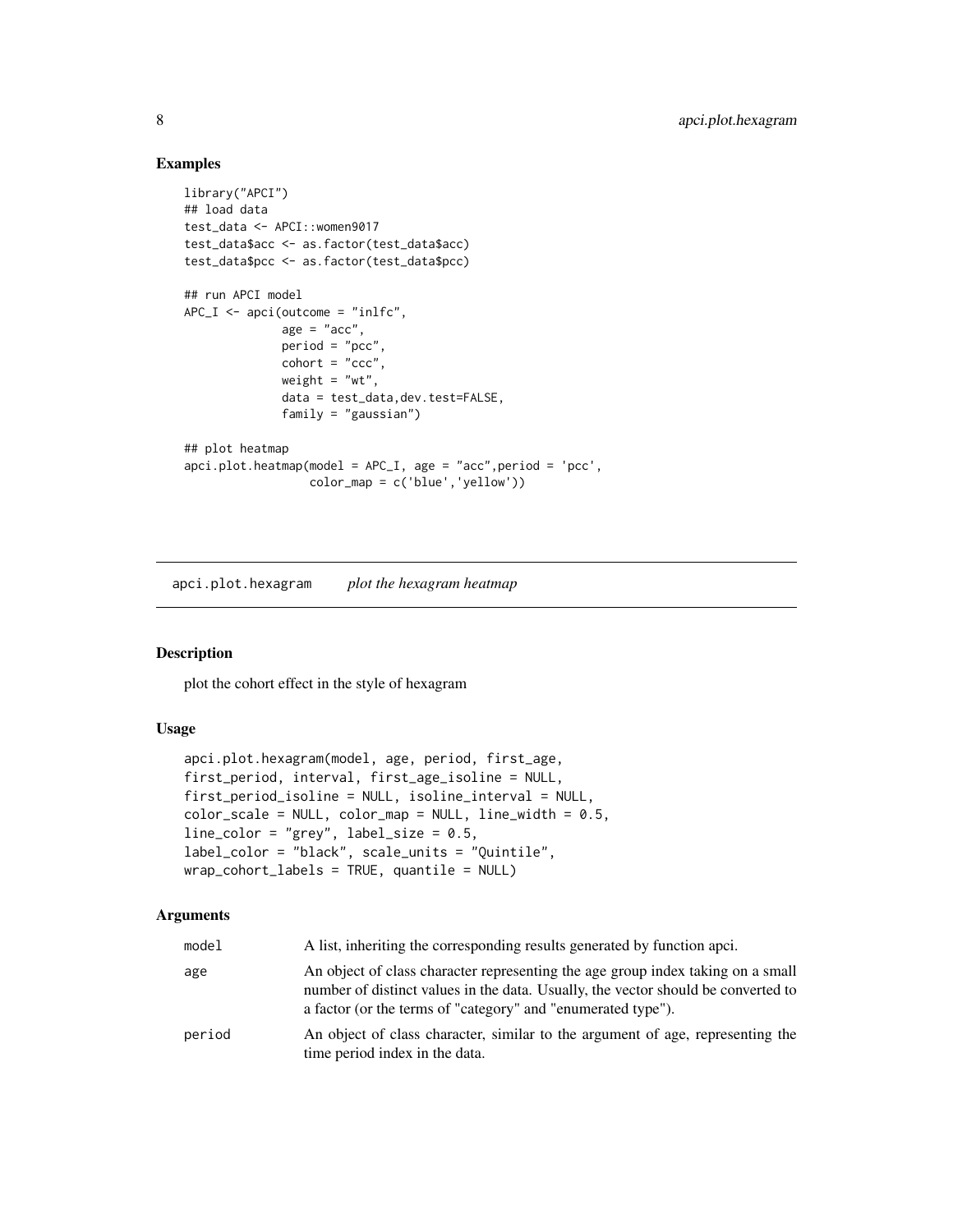<span id="page-8-0"></span>

| color_scale                       | A vector including two numbers indicating the limit of the values to be plotted.<br>The first number is the minimum value to be visualized and the second is the<br>maximum value to be visualized. If NULL, the algorithm will automatically<br>select the limits from the data (estimation results) to set up the scale. |
|-----------------------------------|----------------------------------------------------------------------------------------------------------------------------------------------------------------------------------------------------------------------------------------------------------------------------------------------------------------------------|
| color_map                         | A vector, representing the color palettes to be used in the figure. The default set-<br>ting is greys if color_map is NULL. Alternations, for example, can be c("blue",<br>"yellow"), blues, etc.                                                                                                                          |
| first_age                         |                                                                                                                                                                                                                                                                                                                            |
| first_period                      |                                                                                                                                                                                                                                                                                                                            |
| interval<br>first_age_isoline     |                                                                                                                                                                                                                                                                                                                            |
| first_period_isoline              |                                                                                                                                                                                                                                                                                                                            |
| isoline_interval                  |                                                                                                                                                                                                                                                                                                                            |
| line_width                        |                                                                                                                                                                                                                                                                                                                            |
| line_color                        |                                                                                                                                                                                                                                                                                                                            |
| label_size                        |                                                                                                                                                                                                                                                                                                                            |
| label color                       |                                                                                                                                                                                                                                                                                                                            |
| scale units<br>wrap_cohort_labels |                                                                                                                                                                                                                                                                                                                            |
| quantile                          |                                                                                                                                                                                                                                                                                                                            |

apci.plot.raw *plot the raw scores*

# Description

plot the raw scores in each age and period square

# Usage

```
apci.plot.raw(data, outcome_var, age, period, ...)
```

| data        | A data frame containing the outcome variable, age group indicator, period group                                                             |
|-------------|---------------------------------------------------------------------------------------------------------------------------------------------|
|             | indicator, and covariates to be used in the model. If the variable(s) are not found                                                         |
|             | in data, there will be an error message reminding the users to check the input<br>data again.                                               |
| outcome var | An object of class character containing the name of the outcome variable. The<br>outcome variable can be continuous, categorical, or count. |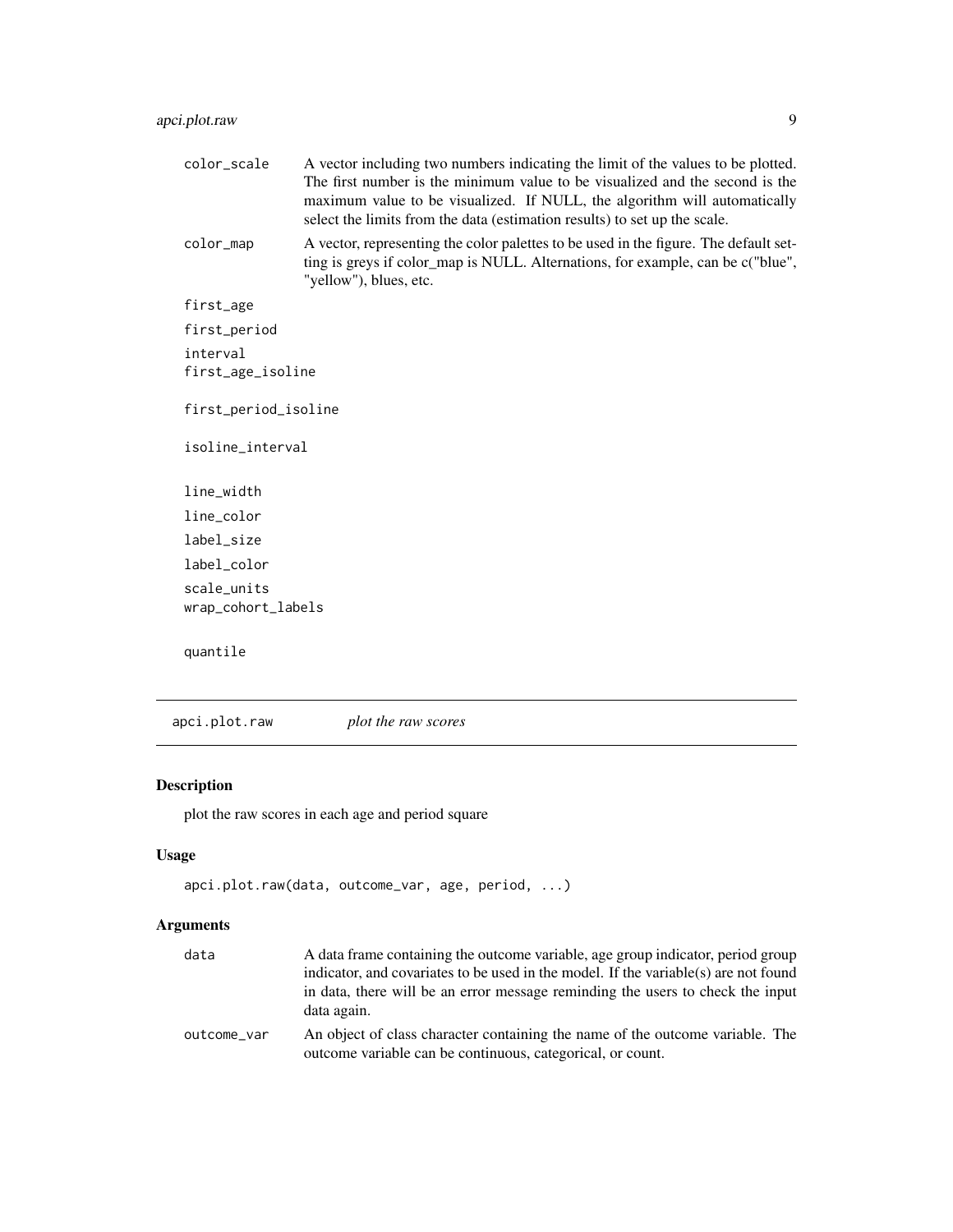<span id="page-9-0"></span>

| age    | An object of class character representing the age group index taking on a small<br>number of distinct values in the data. Usually, the vector should be converted to<br>a factor (or the terms of "category" and "enumerated type"). |
|--------|--------------------------------------------------------------------------------------------------------------------------------------------------------------------------------------------------------------------------------------|
| period | An object of class character, similar to the argument of age, representing the<br>time period index in the data.                                                                                                                     |

#### Examples

...

```
# plot the raw scores
apci.plot.raw(data = simulation, outcome_var = "y",age = "age", period = "period")
```
blackmen *Black Men*

#### Description

the dataset for black men

#### Usage

data("blackmen")

#### Format

A data frame with 10000 observations on the following 7 variables.

asecwt weight

year a factor indicating period groups with levels 1 2 3 4 5 6

age a factor indicating age groups with levels 1 2 3 4 5 6 7 8 9

labforce labor Force participation rate

educ education level

educr education level

educc education level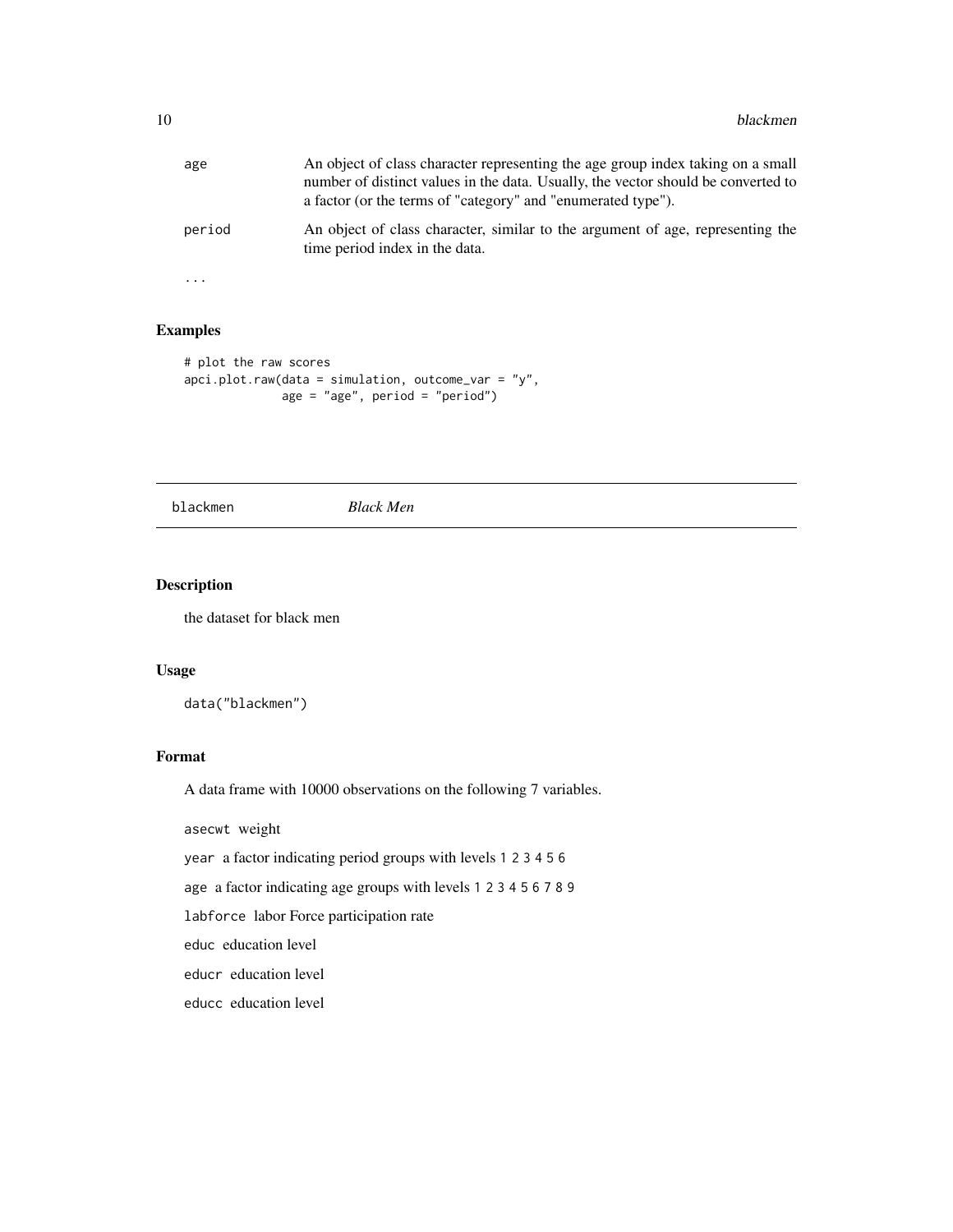<span id="page-10-0"></span>

#### Description

Dataset for black women

#### Usage

data("blackwomen")

#### Format

A data frame with 10000 observations on the following 7 variables.

asecwt weight year a factor indicating period groups age a factor indicating age groups labforce labor Force participation rate educ education level educr education level educc education level

cohortdeviation *calculate cohort deviation*

#### Description

calculate cohort deviation

```
cohortdeviation(A,
 P,
 C,
 model = temp6,weight = "wt",
  covariate,
  gee=FALSE,
  unequal_interval = FALSE,
  age_range = NULL,
 period_range = NULL,
  age_interval = NULL,
 period_interval = NULL,
  age_group = NULL,
  period_group = NULL,
  ...)
```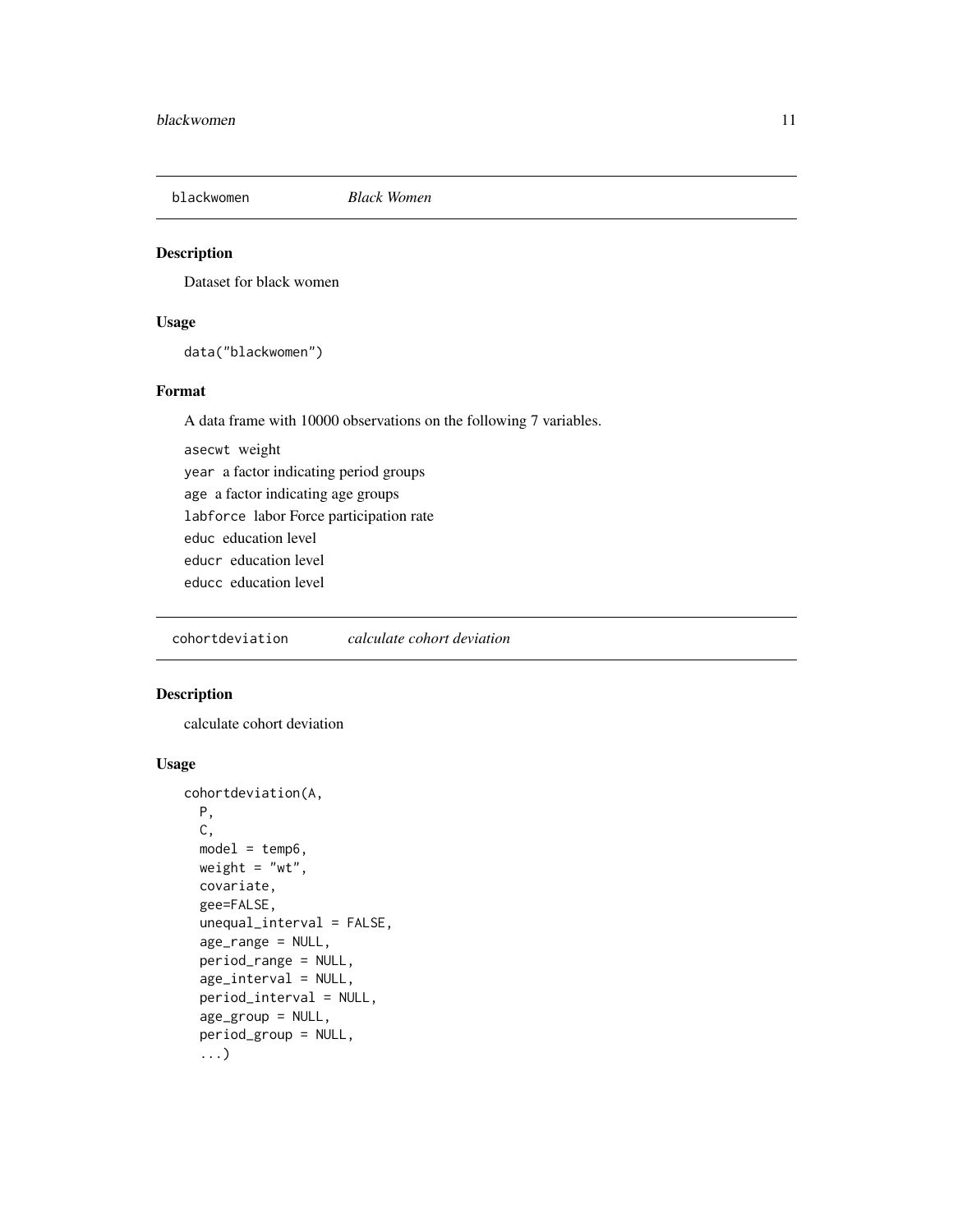<span id="page-11-0"></span>

| A, P, C                 | The numbers of age groups, period groups, and cohort groups separately.                                                                                                                                                                                                                                                                                                                                                                                                                      |
|-------------------------|----------------------------------------------------------------------------------------------------------------------------------------------------------------------------------------------------------------------------------------------------------------------------------------------------------------------------------------------------------------------------------------------------------------------------------------------------------------------------------------------|
| model                   | A generalized linear regression model generated from the internal function temp_model                                                                                                                                                                                                                                                                                                                                                                                                        |
| weight                  | An optional vector of sample weights to be used in the model fitting process.<br>If non-NULL, the weights will be used in the first step to estimate the model.<br>Observations with negative weights will be automatically dropped in modeling.                                                                                                                                                                                                                                             |
| covariate               | An optional vector of characters, representing the name(s) of the user-specified<br>covariate(s) to be used in the model. If the variable(s) are not found in data,<br>there will be an error message reminding the users to check the data again.                                                                                                                                                                                                                                           |
| gee                     | logical, indicating if the data is cross-sectional data or longitudinal/panel data.<br>If TRUE, the generalized estimating equation will be used to correct the standard<br>error estimates. The default is FALSE, indicating that the data are cross-sectional.                                                                                                                                                                                                                             |
| unequal_interval        |                                                                                                                                                                                                                                                                                                                                                                                                                                                                                              |
|                         | Logical, indicating if age and period groups are of the same width. The default<br>is set as TRUE.                                                                                                                                                                                                                                                                                                                                                                                           |
| age_range, period_range |                                                                                                                                                                                                                                                                                                                                                                                                                                                                                              |
|                         | Numeric vector indicating the actual age and period range (e.g., 10 to 59 years<br>old from 2000 to 2019).                                                                                                                                                                                                                                                                                                                                                                                   |
|                         | age_interval, period_interval, age_group, period_group<br>Numeric values or character vectors indicating how age and period are grouped.<br>age_interval and period_interval are numbers indicating the width of age<br>and period groups respectively. age_group and period_group are character<br>vectors explicitly listing all potential age and period groups. Either age_interval(period_interval)<br>or age_group (period_group) have to be defined when unequal_interval is<br>TRUE. |
|                         |                                                                                                                                                                                                                                                                                                                                                                                                                                                                                              |

compute\_xcoordinate *calculate x coordinate value*

# Description

Calculate x coordinate value for the hexagram. This is an intermediate function.

# Usage

```
compute_xcoordinate(p)
```
# Arguments

p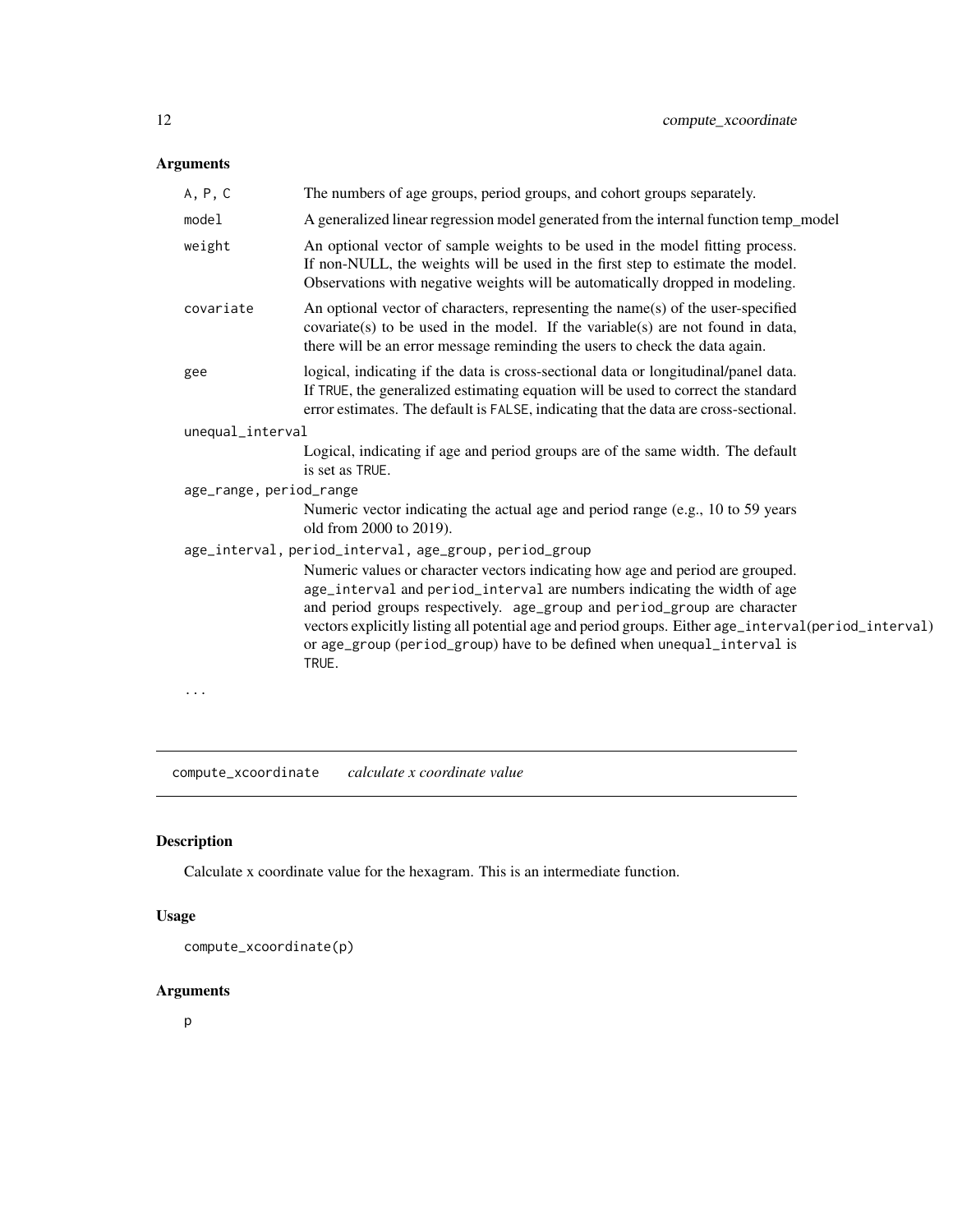<span id="page-12-0"></span>compute\_ycoordinate *calculate y coordinate value*

#### Description

Calculate y coordinate value for the hexagram. This is an intermediate function.

#### Usage

```
compute_ycoordinate(p, a)
```
#### Arguments

p a

cpsmen *Labor force participation data for men from 1990 to 1979 in CPS*

#### Description

the dataset for men

#### Usage

data("cpsmen")

#### Format

A data frame with 10000 observations on the following 7 variables.

asecwt weight

year a factor indicating period groups with levels 1 2 3 4 5 6

age a factor indicating age groups with levels 1 2 3 4 5 6 7 8 9

labforce labor Force participation rate

educ education level

educr education level

educc education level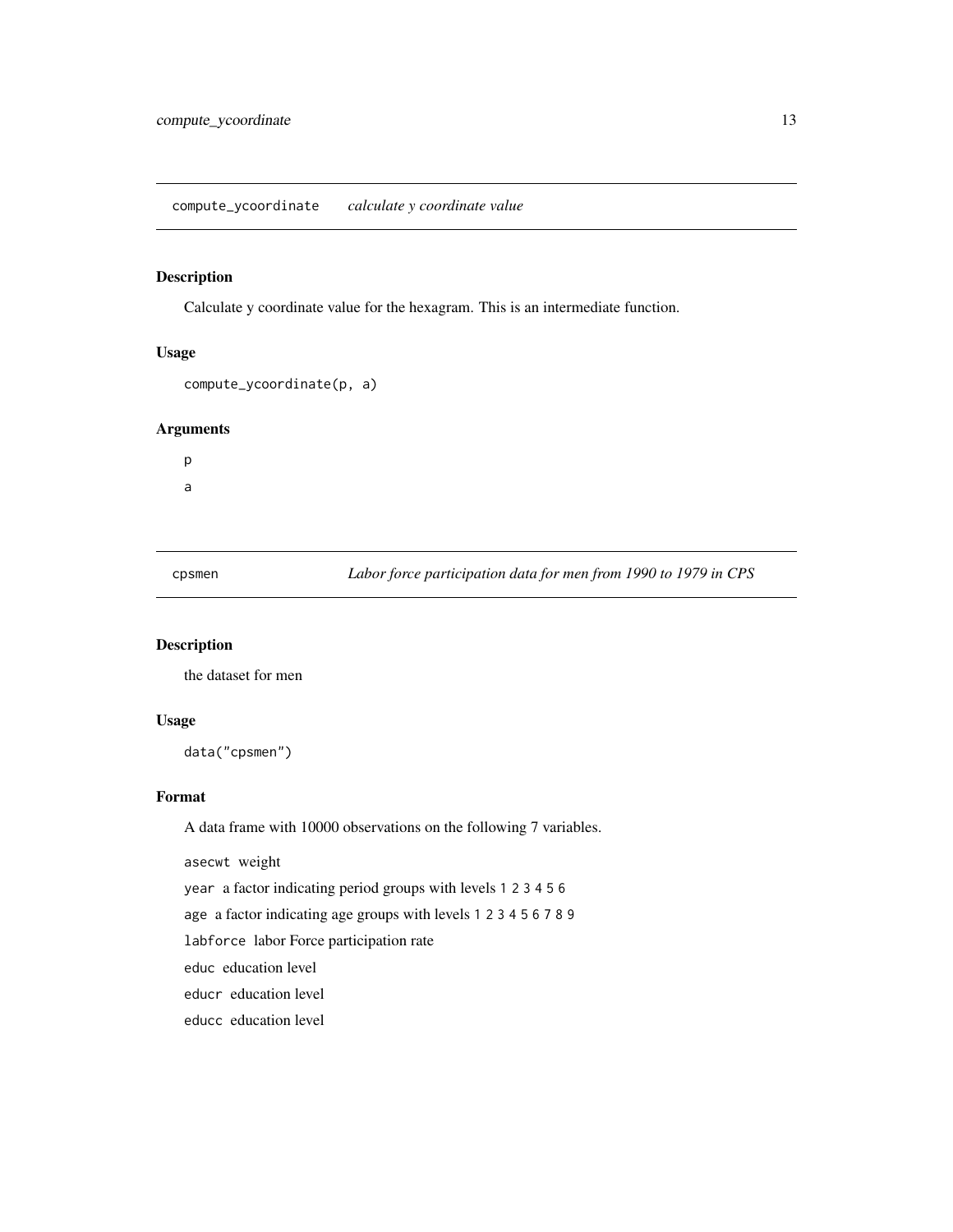<span id="page-13-0"></span>

#### Description

the dataset for women

#### Usage

data("cpswomen")

#### Format

A data frame with 10000 observations on the following 7 variables. asecwt weight

year a factor indicating period groups with levels 1 2 3 4 5 6

age a factor indicating age groups with levels 1 2 3 4 5 6 7 8 9

labforce labor Force participation rate

educ education level

educr education level

educc education level

maineffect *estimate age effect and period effect*

#### Description

estimate age and period effect from APCI model

#### Usage

```
maineffect(A, P, C, model = temp6, data, gee=FALSE,
...)
```

| A. P. C | The numbers of age groups, period groups, and cohort groups separately.                                                                                                                                                                                                 |
|---------|-------------------------------------------------------------------------------------------------------------------------------------------------------------------------------------------------------------------------------------------------------------------------|
| model   | A generalized linear regression model generated from the internal function temp_model                                                                                                                                                                                   |
| data    | A data frame containing the outcome variable, age group indicator, period group<br>indicator, and covariates to be used in the model. If the variable(s) are not found<br>in data, there will be an error message reminding the users to check the input<br>data again. |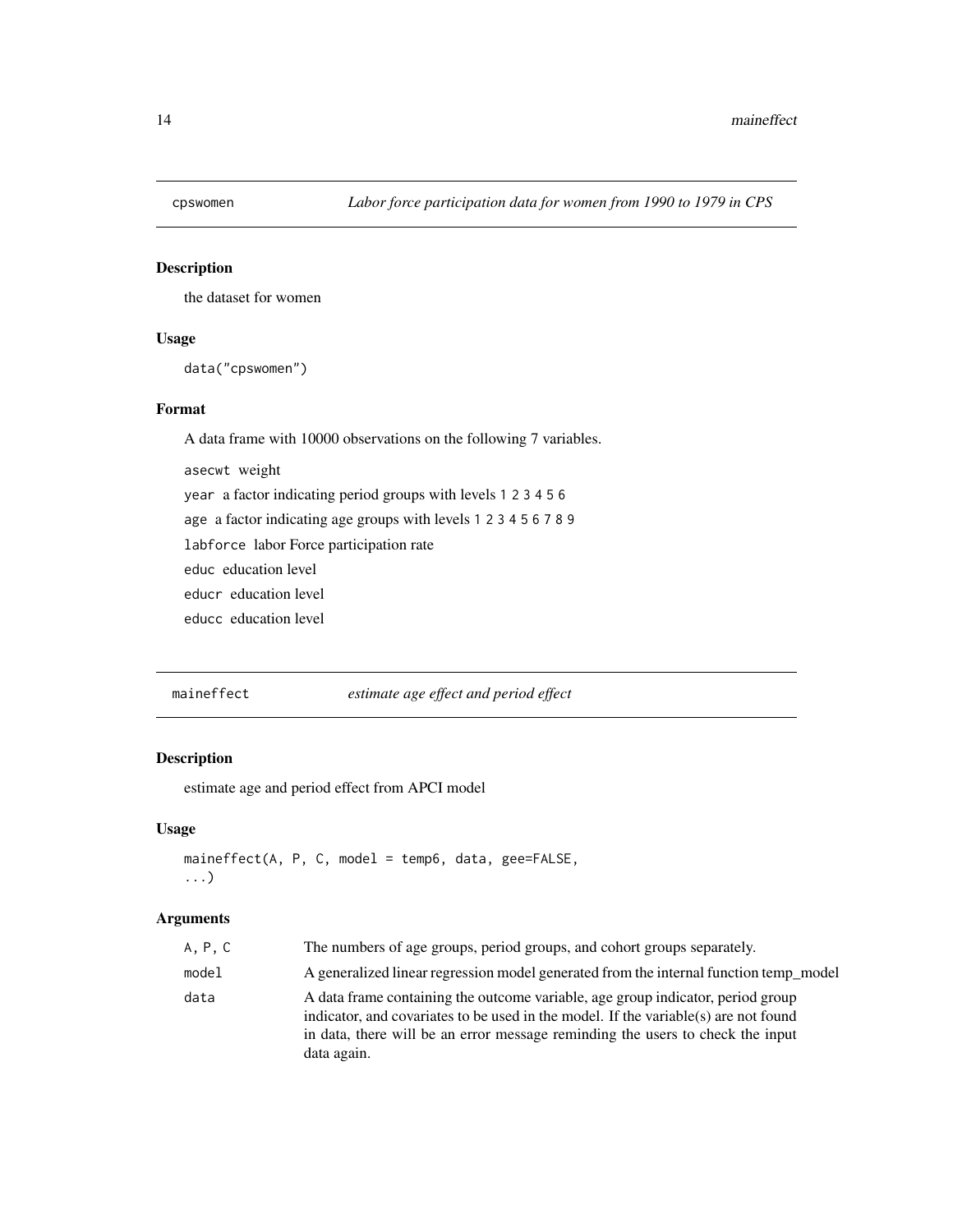#### <span id="page-14-0"></span>simulation and the state of the state of the state of the state of the state of the state of the state of the state of the state of the state of the state of the state of the state of the state of the state of the state of

| gee        | logical, indicating if the data is cross-sectional data or longitudinal/panel data.<br>If TRUE, the generalized estimating equation will be used to correct the standard<br>error estimates. The default is FALSE, indicating that the data are cross-sectional. |
|------------|------------------------------------------------------------------------------------------------------------------------------------------------------------------------------------------------------------------------------------------------------------------|
| .          |                                                                                                                                                                                                                                                                  |
| simulation | Simulated Dataset                                                                                                                                                                                                                                                |

#### Description

A simulated dataset for APC-I analysis.

#### Usage

data("simulation")

#### Format

A data frame with 10000 observations on the following 3 variables.

y a numeric

age a numeric

period a numeric

temp\_model *Estimate APC-I model*

#### Description

Estimate the APCI original model. This is a generalized linear regression model.

```
temp_model(data,
          outcome = "inlfc",
          age = "acc",period = "pcc",
          cohort = NULL,weight = NULL,
          covariate = NULL,
          family = "quasibinomial",
          gee = FALSE,
          id = NULL,corstr = "exchangeable",
           ...)
```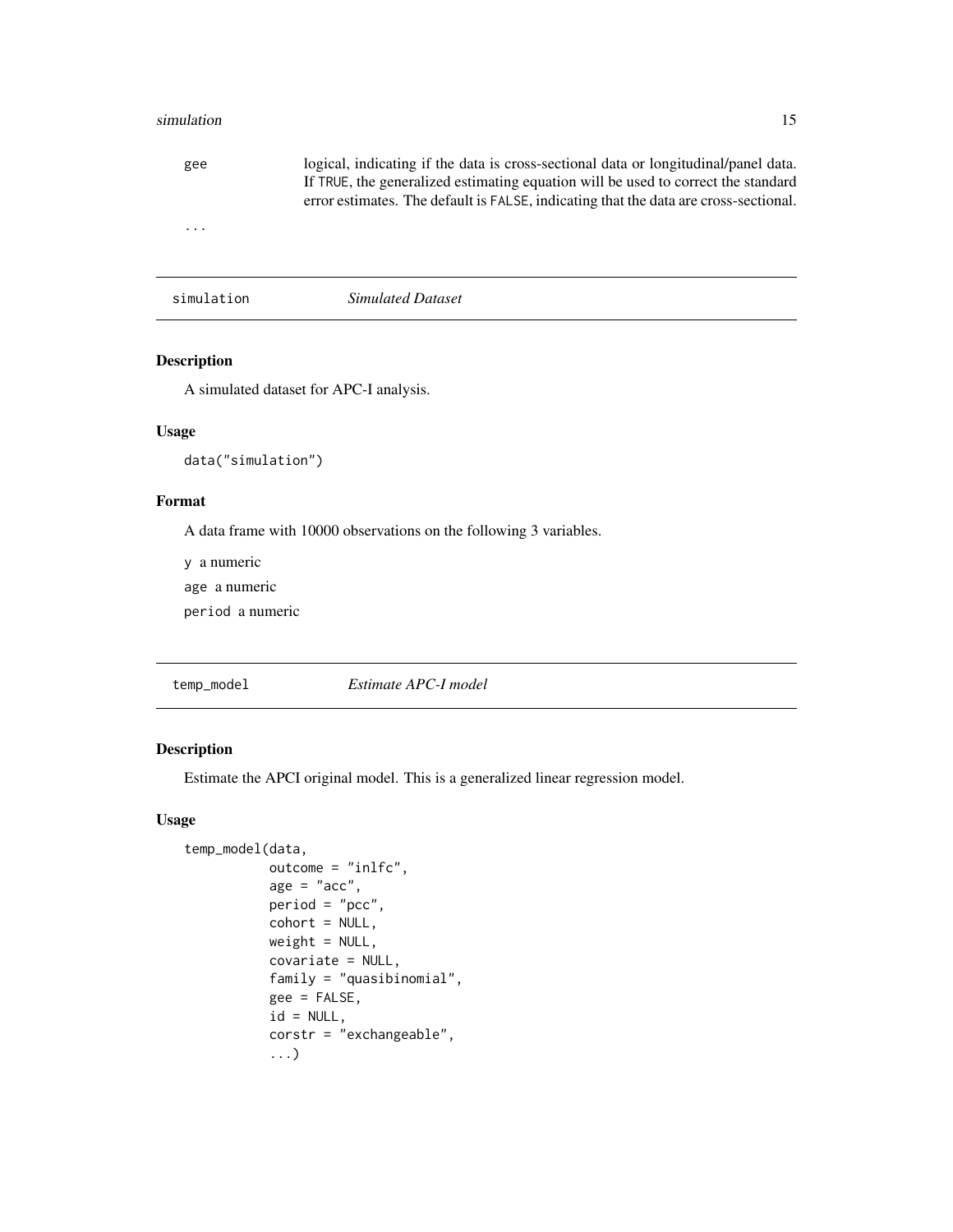<span id="page-15-0"></span>

| data      | A data frame containing the outcome variable, age group indicator, period group<br>indicator, and covariates to be used in the model. If the variable(s) are not found<br>in data, there will be an error message reminding the users to check the input<br>data again.                                                         |
|-----------|---------------------------------------------------------------------------------------------------------------------------------------------------------------------------------------------------------------------------------------------------------------------------------------------------------------------------------|
| outcome   | An object of class character containing the name of the outcome variable. The<br>outcome variable can be continuous, categorical, or count.                                                                                                                                                                                     |
| age       | An object of class character representing the age group index taking on a small<br>number of distinct values in the data. Usually, the vector should be converted to<br>a factor (or the terms of "category" and "enumerated type").                                                                                            |
| period    | An object of class character, similar to the argument of age, representing the<br>time period index in the data.                                                                                                                                                                                                                |
| cohort    | An optional object of class character representing cohort membership index in<br>the data. Usually, the cohort index can be generated from the age group index<br>and time period index in the data because of the intrinsic relationship among<br>these three time-related indices.                                            |
| weight    | An optional vector of sample weights to be used in the model fitting process.<br>If non-NULL, the weights will be used in the first step to estimate the model.<br>Observations with negative weights will be automatically dropped in modeling.                                                                                |
| covariate | An optional vector of characters, representing the name(s) of the user-specified<br>covariate(s) to be used in the model. If the variable(s) are not found in data,<br>there will be an error message reminding the users to check the data again.                                                                              |
| family    | Used to specify the statistical distribution of the error term and link function to<br>be used in the model. Usually, it is a character string naming a family function.<br>For example, family can be "binomial", "multinomial"", or "gaussian". Users<br>could also check R package glm for more details of family functions. |
| gee       | logical, indicating if the data is cross-sectional data or longitudinal/panel data.<br>If TRUE, the generalized estimating equation will be used to correct the standard<br>error estimates. The default is FALSE, indicating that the data are cross-sectional.                                                                |
| id        | A vector of character, specifying the cluster index in longitudinal data. It is<br>required when gee is TRUE. The length of the vector should be the same as the<br>number of observations.                                                                                                                                     |
| corstr    | a character string, specifying a possible correlation structure in the error terms<br>when gee is TRUE. The following are allowed: independence, fixed, stat\_M\_dep,<br>non\_stat\_M\_dep, exchangeable, AR-M and unstructured. The default<br>value is exchangeable.                                                          |
|           |                                                                                                                                                                                                                                                                                                                                 |

tests *local and global F test*

# Description

implement local and global F test for APCI model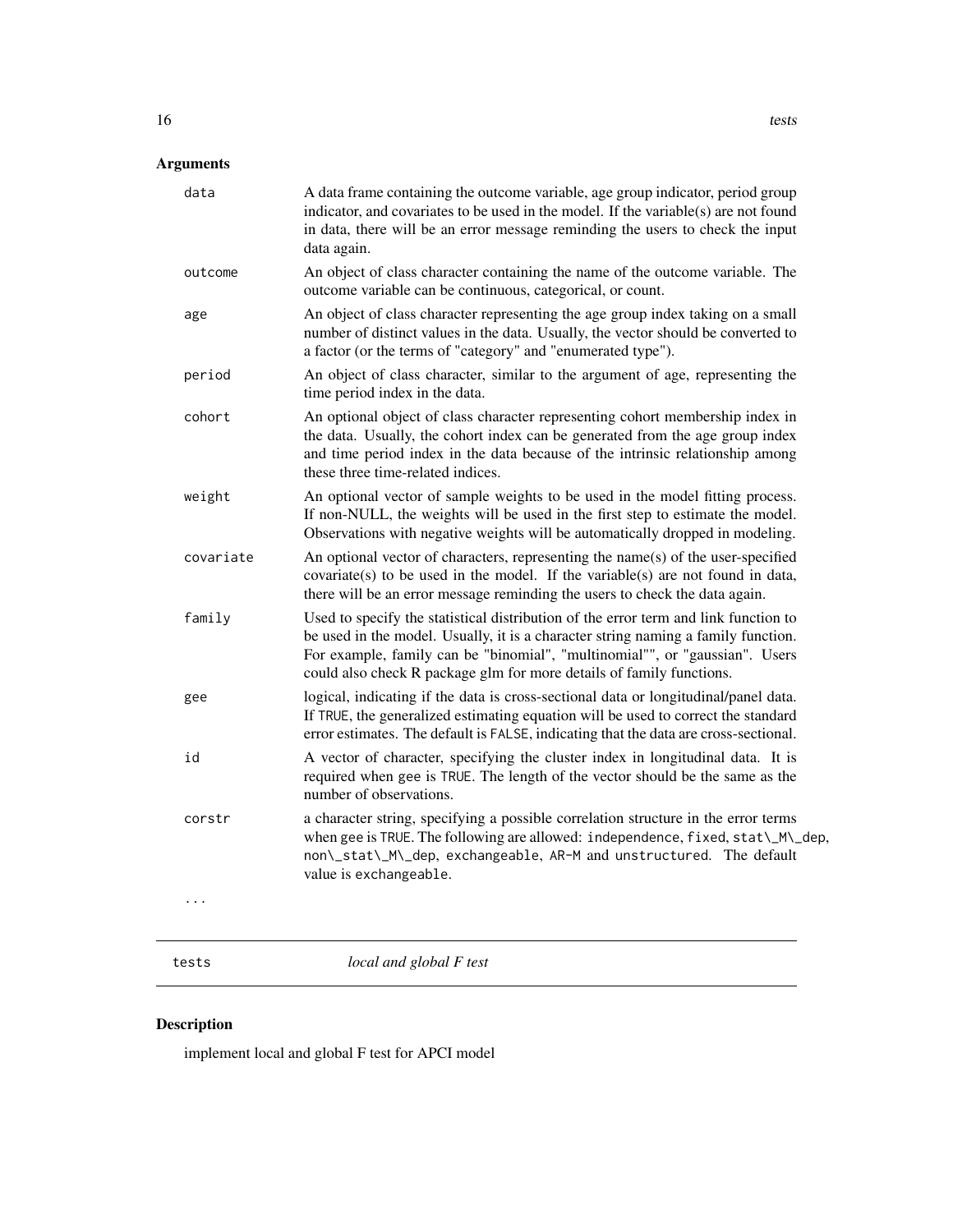#### <span id="page-16-0"></span>whitemen 17

## Usage

```
tests(model, age = "acc", period = "pcc",
cohort = "ccc", A, P, C, data, weight = "wt",
family, outcome, ...)
```
# Arguments

| model   | A generalized linear regression model generated from the internal function temp_model                                                                                                                                                                                                                                           |
|---------|---------------------------------------------------------------------------------------------------------------------------------------------------------------------------------------------------------------------------------------------------------------------------------------------------------------------------------|
| age     | An object of class character representing the age group index taking on a small<br>number of distinct values in the data. Usually, the vector should be converted to<br>a factor (or the terms of "category" and "enumerated type").                                                                                            |
| period  | An object of class character, similar to the argument of age, representing the<br>time period index in the data.                                                                                                                                                                                                                |
| cohort  | An optional object of class character representing cohort membership index in<br>the data. Usually, the cohort index can be generated from the age group index<br>and time period index in the data because of the intrinsic relationship among<br>these three time-related indices.                                            |
| A, P, C | The numbers of age groups, period groups, and cohort groups separately.                                                                                                                                                                                                                                                         |
| data    | A data frame containing the outcome variable, age group indicator, period group<br>indicator, and covariates to be used in the model. If the variable(s) are not found<br>in data, there will be an error message reminding the users to check the input<br>data again.                                                         |
| weight  | An optional vector of sample weights to be used in the model fitting process.<br>If non-NULL, the weights will be used in the first step to estimate the model.<br>Observations with negative weights will be automatically dropped in modeling.                                                                                |
| family  | Used to specify the statistical distribution of the error term and link function to<br>be used in the model. Usually, it is a character string naming a family function.<br>For example, family can be "binomial", "multinomial"", or "gaussian". Users<br>could also check R package glm for more details of family functions. |
| outcome | An object of class character containing the name of the outcome variable. The<br>outcome variable can be continuous, categorical, or count.                                                                                                                                                                                     |
| .       |                                                                                                                                                                                                                                                                                                                                 |
|         |                                                                                                                                                                                                                                                                                                                                 |

whitemen *White Men*

# Description

A dataset for white men.

#### Usage

data("whitemen")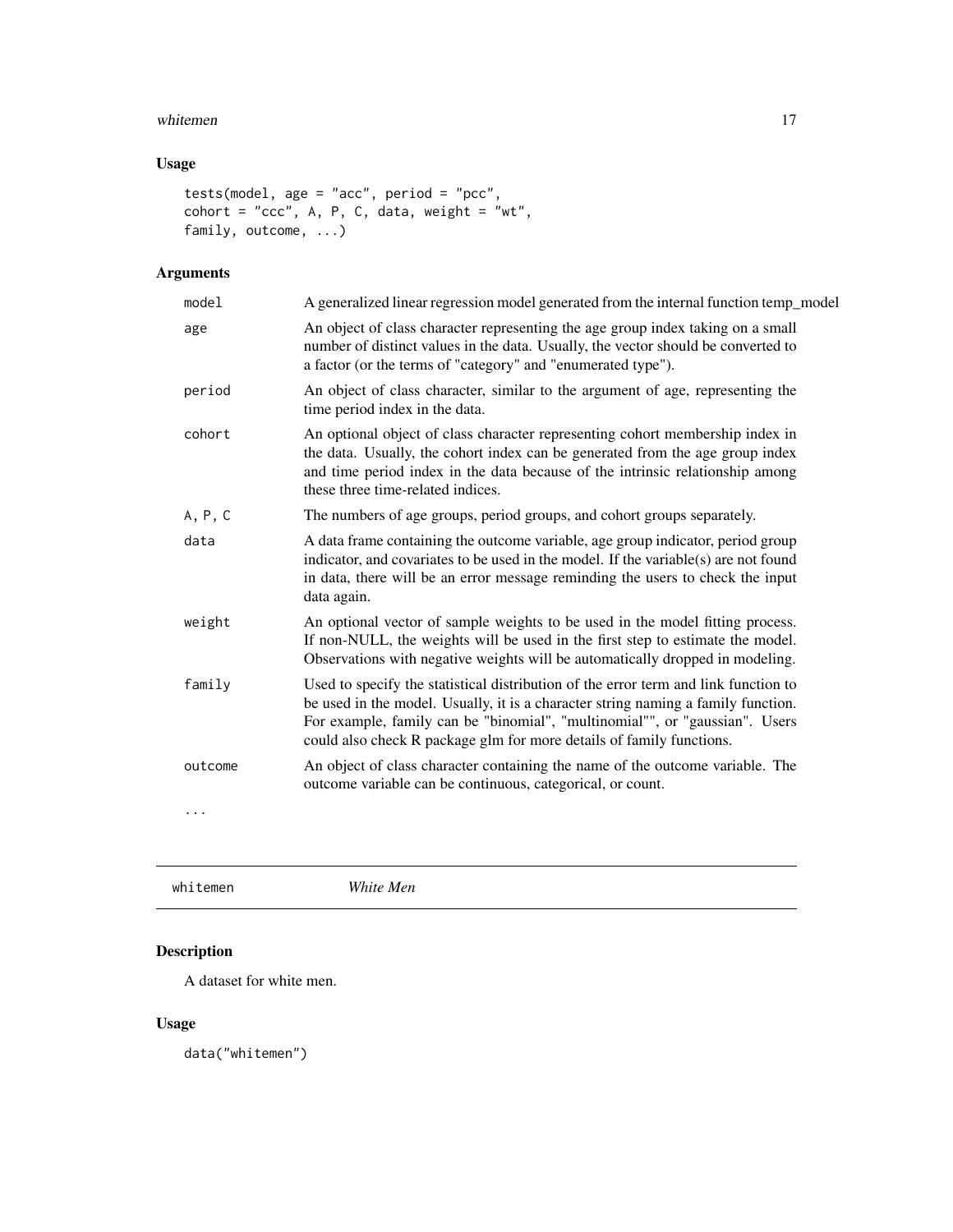#### <span id="page-17-0"></span>18 whitewomen white women white women white women white women white women white women white women white women white women white women white women white women white women white women white women white women white women whit

### Format

A data frame with 10000 observations on the following 7 variables.

asecwt weight

year a factor indicating period groups

age a factor indicating age groups

labforce labor Force participation rate

educ education level

educr education level

educc education level

whitewomen *White Women*

# Description

A dataset for white women.

#### Usage

data("whitewomen")

### Format

A data frame with 10000 observations on the following 7 variables.

asecwt weight

year a factor indicating period groups

age a factor indicating age groups

labforce labor Force participation rate

educ education level

educr education level

educc education level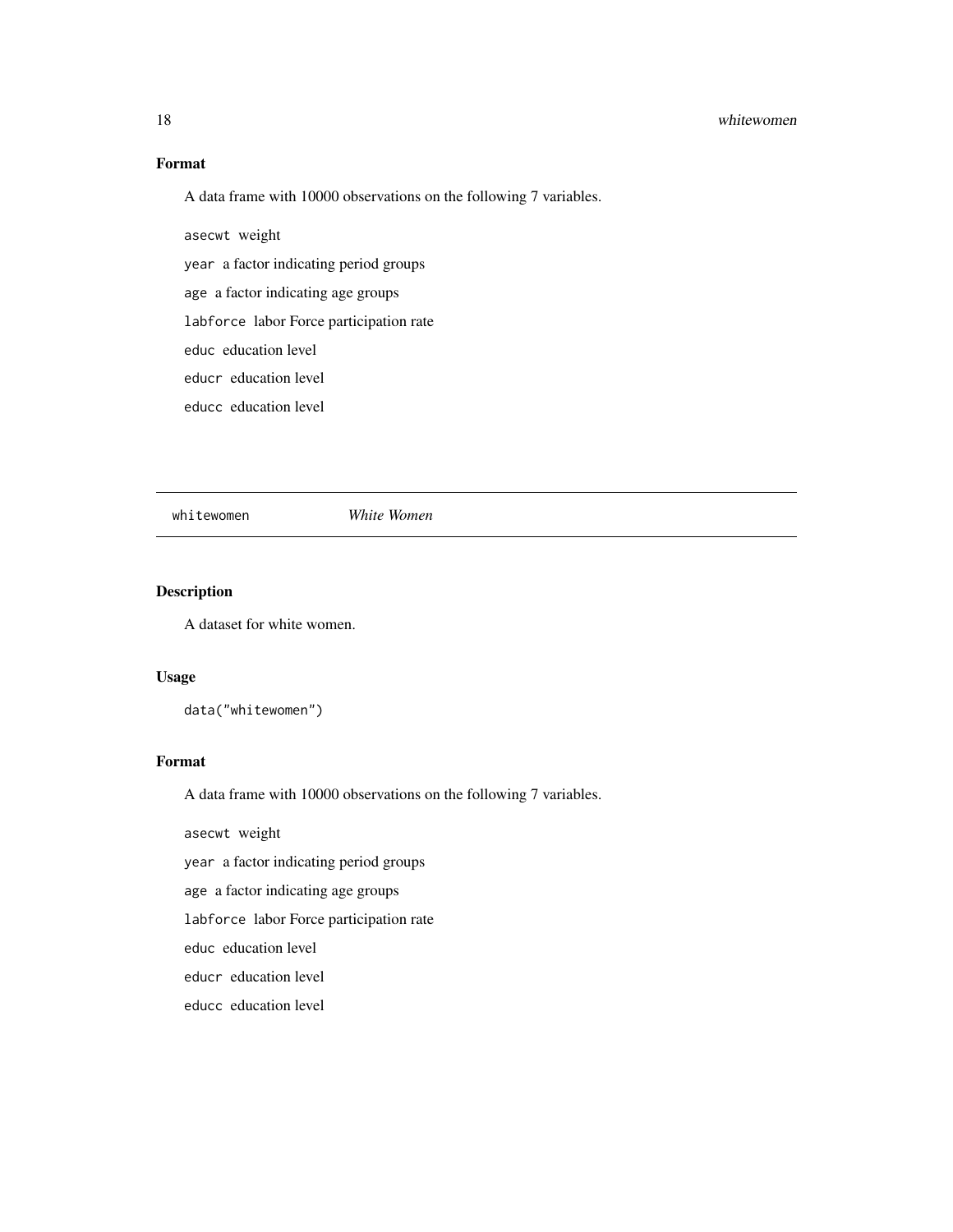<span id="page-18-0"></span>

#### Description

A sample dataset

#### Usage

women9017

#### Format

A data frame with 1000 observations on the following 23 variables.

ac a numeric vector acc a numeric vector age a numeric vector cc a numeric vector ccc a numeric vector cohort a numeric vector educ a numeric vector educc a numeric vector educr a numeric vector inlfc a numeric vector labforce a numeric vector lfc a numeric vector marst a numeric vector marstc a numeric vector marstr a numeric vector nc a numeric vector ncc a numeric vector nchild a numeric vector pc a numeric vector pcc a numeric vector wt a numeric vector wtsupp a numeric vector year a numeric vector

#### Details

test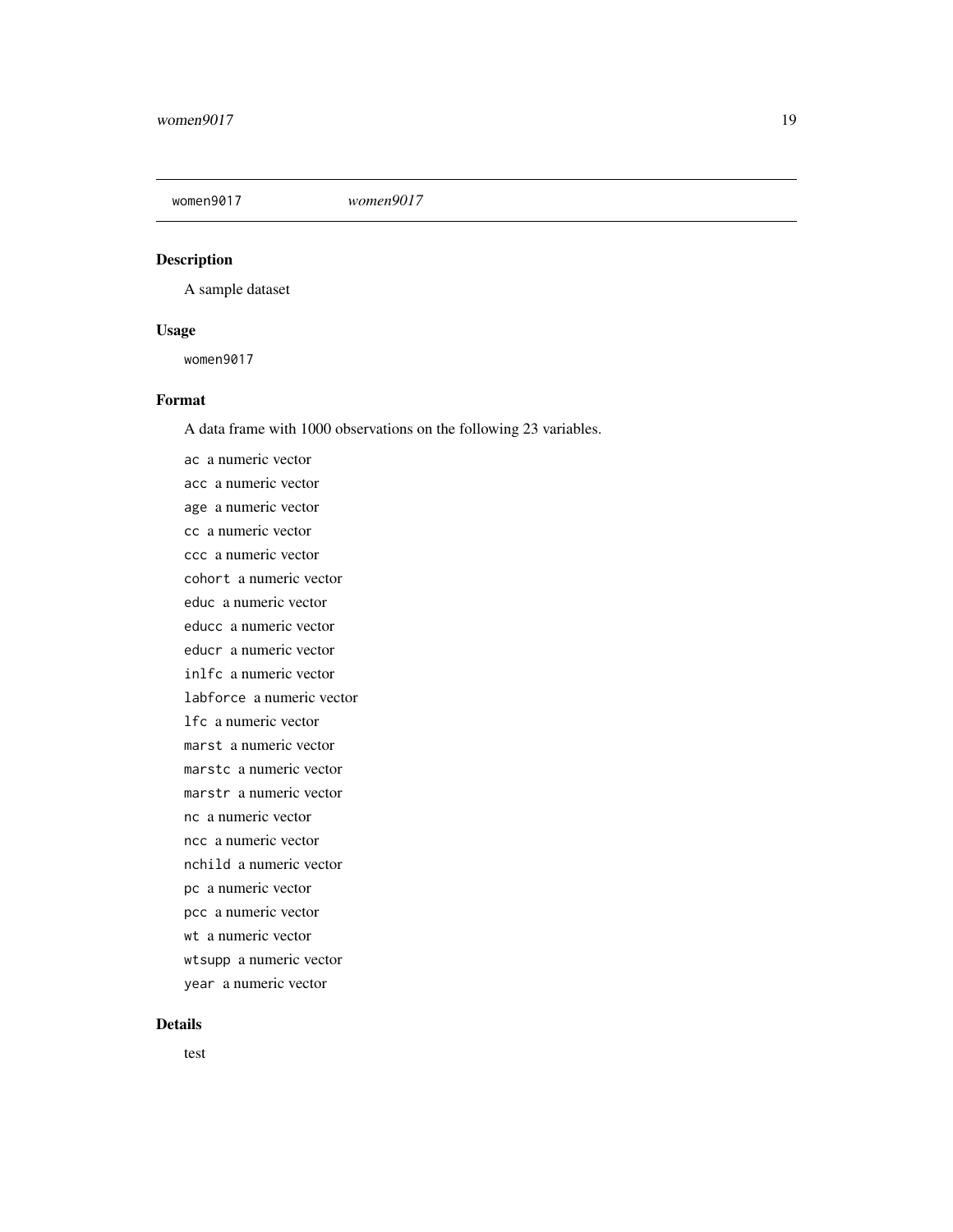# 20 women9017

#### Source

CPS

#### References

Luo and Hodges (2019)